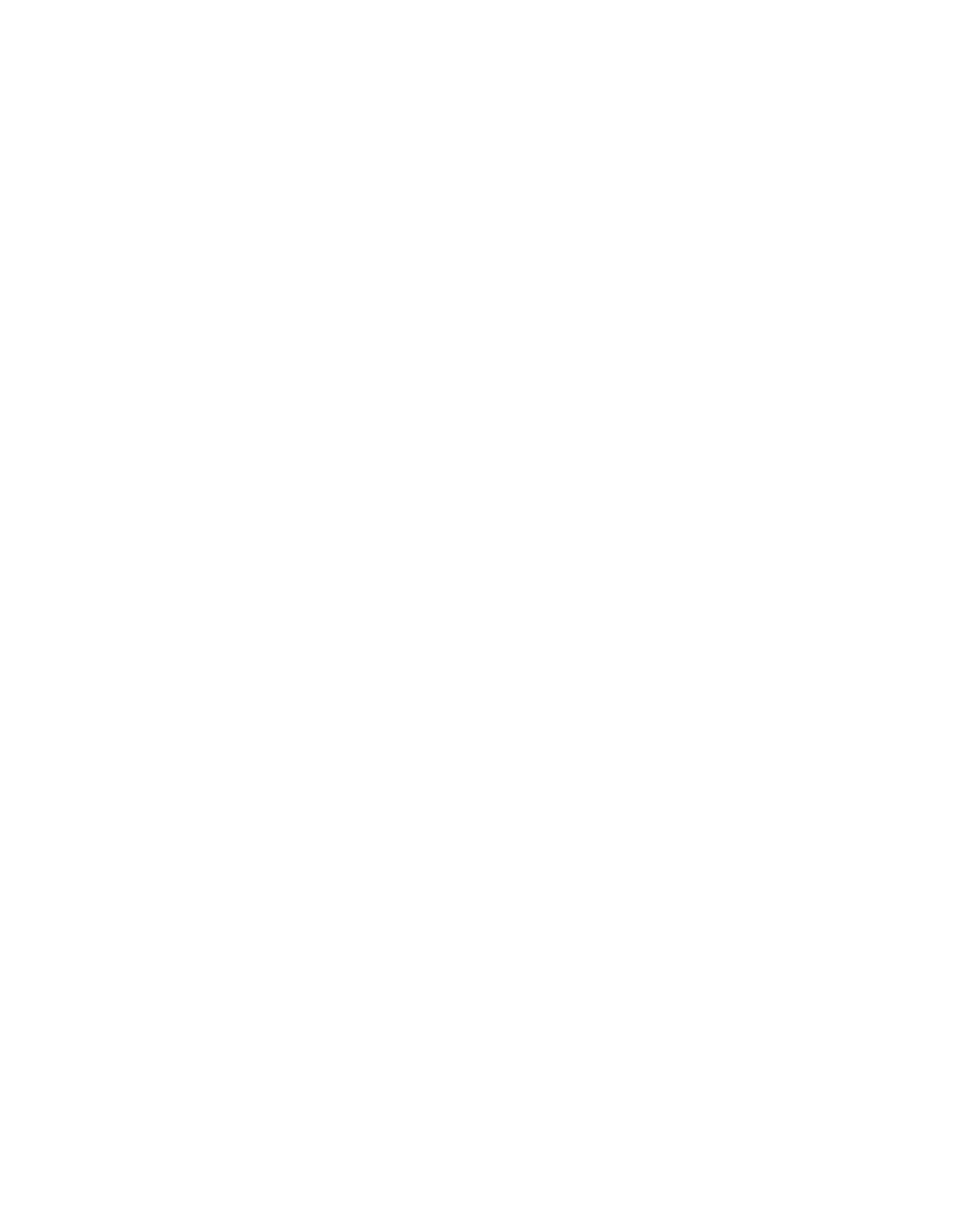### **BURKE, Justice.**

[¶1] The Department of Transportation disqualified James McCallie from driving commercial vehicles for one year on the basis that he had driven a commercial vehicle with a blood alcohol concentration of 0.04% or greater.<sup>1</sup> After a contested case hearing, the hearing examiner upheld the disqualification. Mr. McCallie challenges the agency's decision on appeal, claiming generally that the hearing examiner's findings of fact are unsupported by substantial evidence. Our review of the record reveals substantial evidence supporting the hearing examiner's decision, and we will affirm.

## *ISSUES*

[¶2] Mr. McCallie presents two issues:

1. Were the hearing examiner's findings of fact regarding probable cause for arrest supported by substantial evidence?

2. Was the order upholding the disqualification of Mr. McCallie's commercial driver's license supported by accurate findings of fact and substantial evidence?

## *FACTS*

[¶3] Mr. McCallie drove his commercial vehicle to the port of entry near Evanston, Wyoming, at about 10:45 p.m., on September 8, 2009. He parked and entered the office. A port authority worker commented that Mr. McCallie smelled of alcohol. He explained that he was using a medicated mouthwash to treat a gum infection caused by impacted wisdom teeth. He agreed to take a portable breath test, which indicated a blood alcohol level of 0.12%. Mr. McCallie requested a second test, which was administered approximately ten minutes later. The second test indicated a blood alcohol level of  $0.06\%$ .

[¶4] Believing that Mr. McCallie was driving while under the influence of alcohol, the port authority worker contacted the highway patrol. The Trooper arrived, smelled a "moderate" amount of alcohol on Mr. McCallie's breath, and observed that his speech was "normal" but his balance was "poor." The Trooper administered another breath test, and the result was 0.05% blood alcohol. The Trooper asked Mr. McCallie if he had been

<sup>&</sup>lt;sup>1</sup> Wyo. Stat. Ann. § 31-7-305(a)(ii) (LexisNexis 2009) provides that a person who drives or is in control of a commercial vehicle while his blood alcohol concentration is 0.04% or higher is disqualified from driving commercial vehicles for one year.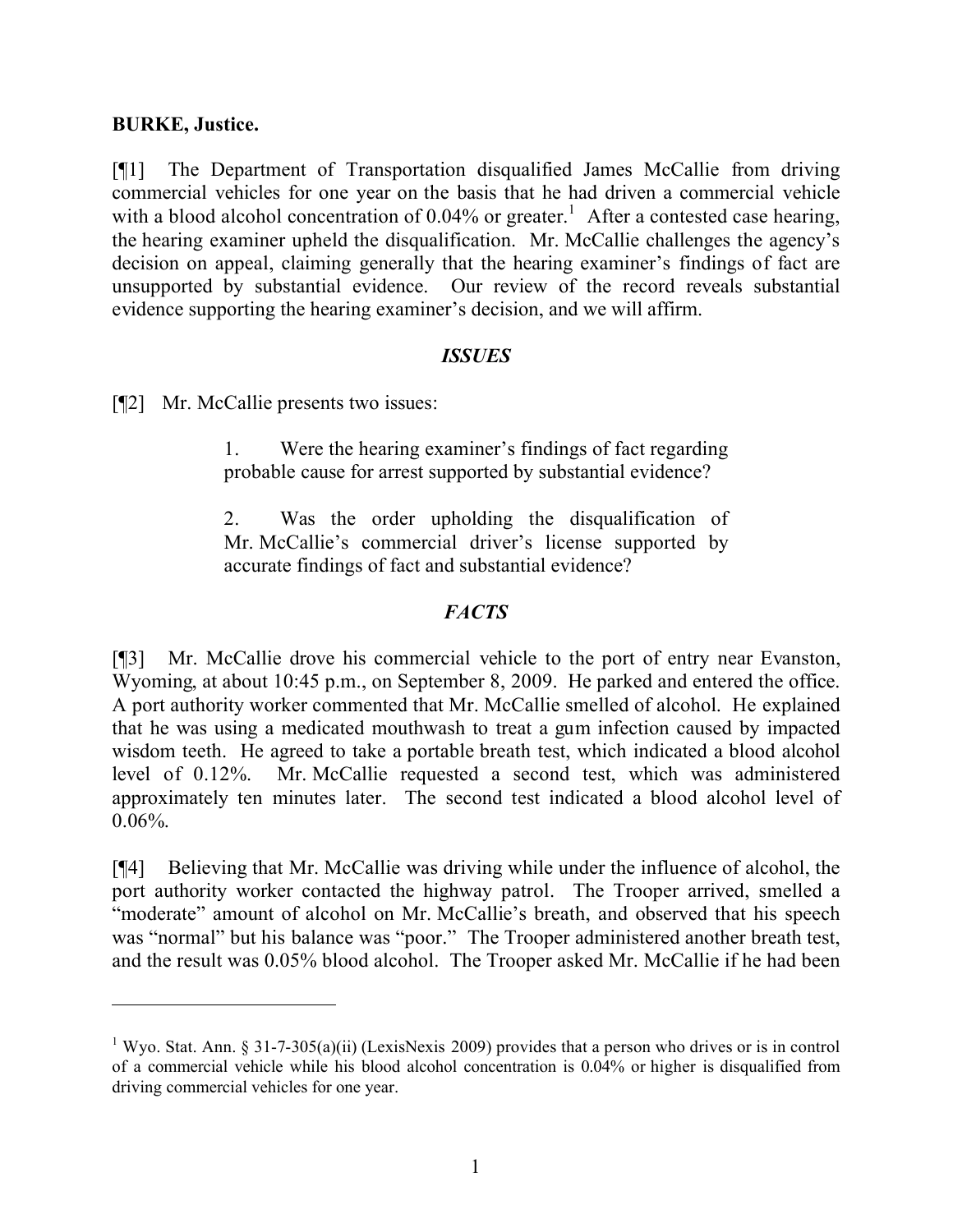drinking, and he responded that he had been drinking the previous night, and also drank part of a beer approximately 12 hours earlier. The Trooper administered field sobriety tests, and observed that in the horizontal gaze nystagmus test Mr. McCallie displayed "maximum deviation." In the walk and turn test he "left gaps of over  $\frac{1}{2}$  inch on three steps, stepped offline once." In the one leg stand test he "raised arms on two occasions to maintain balance." The Trooper arrested Mr. McCallie and administered two Intoximeter tests, which showed blood alcohol levels of 0.043% and 0.04%.

[¶5] Subsequently, the Trooper notified the Wyoming Department of Transportation of the test results.<sup>2</sup> The Department then notified Mr. McCallie that his commercial driver's license would be "disqualified/cancelled" for a period of one year.<sup>3</sup> He requested a contested case hearing to review the Department's decision, and a hearing was held before a hearing examiner. Mr. McCallie testified on his own behalf, and responded to cross-examination by the Department. The Department called no witnesses, but relied on the certified statement from the Trooper who had arrested Mr. McCallie.

[¶6] The hearing examiner upheld the Department's decision disqualifying Mr. McCallie from driving commercial vehicles for the period of one year. Mr. McCallie petitioned for judicial review of the agency decision, and the district court affirmed the license disqualification. Mr. McCallie now brings his appeal before this Court.

### *DISCUSSION*

[¶7] Mr. McCallie contends that the Trooper in this case did not have probable cause to arrest him, and that the hearing examiner's findings of fact regarding probable cause are not supported by substantial evidence in the record. Pursuant to Wyo. Stat. Ann. § 16-3- 114(c) (LexisNexis 2009), "we review the entire record to determine if the agency findings are supported by substantial evidence." *Bradshaw v. Wyoming Dep't of Transportation,* 2006 WY 70, ¶ 11, 135 P.3d 612, 616 (Wyo. 2006).

> Substantial evidence is relevant evidence that a reasonable mind might accept as adequate to support a conclusion. . . . Phrased another way, "[f]indings of fact are supported by substantial evidence if, from the evidence preserved in the

 $\overline{a}$ 

<sup>&</sup>lt;sup>2</sup> Wyo. Stat. Ann. § 31-7-307(f) provides, in part, that if a commercial driver is administered "a test which discloses an alcohol concentration of four one-hundredths of one percent (0.04%) or more by weight of alcohol in the person's blood the peace officer shall submit a signed statement to the department."

<sup>&</sup>lt;sup>3</sup> Wyo. Stat. Ann. § 31-7-307(g) provides that, "Upon receipt of the signed statement of a peace officer submitted under subsection (f) of this section, the department shall disqualify the driver from driving a commercial motor vehicle under W.S. 31-7-305 subject to the hearing provision therein."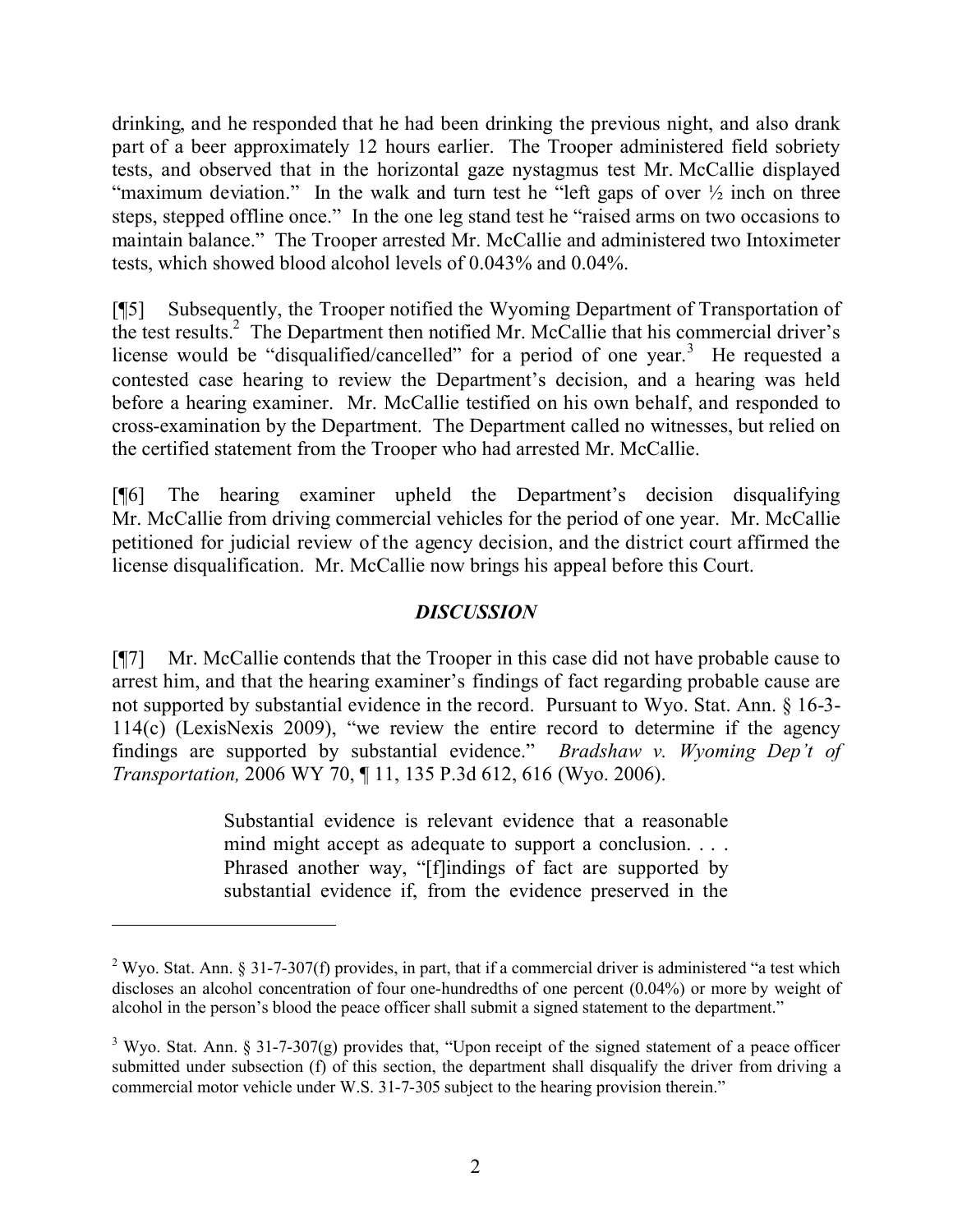record, we can conclude a reasonable mind might accept the evidence as adequate to support the agency findings."

*Batten v. Wyoming Dep't of Transportation*, 2007 WY 173, ¶ 7, 170 P.3d 1236, 1240 (Wyo. 2007). It is well established that, in reviewing for probable cause, we consider the "totality of the circumstances." *See*, *e*.*g*., *Kimsey v. Wyoming Dep't of Transportation*, 2002 WY 15, ¶ 16, 39 P.3d 425, 428 (Wyo. 2002).

> "Probable cause for a warrantless arrest exists when, under the totality of the circumstances, a prudent, reasonable, and cautious peace officer would be led to believe that a crime has been or is being committed and that the individual arrested is the perpetrator." *Keehn v. Town of Torrington*, 834 P.2d 112, 116 (Wyo. 1992). Similar to the reasonable suspicion analysis, we apply the substantial evidence standard of review to the hearing examiner's factual findings concerning whether the trooper had probable cause to arrest, but review the constitutionality of the particular seizure *de novo*.

*Batten*, ¶ 16, 170 P.3d at 1242.

[¶8] The hearing examiner's findings of fact relating to probable cause are as follows:

5. The record indicates that [Mr.] McCallie was contacted through a routine Port clearance process. Licensee appeared to be under the influence of alcohol. He was observed to have a moderate odor of alcoholic beverage and poor balance. Licensee informed the Highway Patrolman that he had consumed alcohol the night before and one beer earlier in the day.

6. The Wyoming State Trooper administered field sobriety maneuvers to Licensee with the following results:

a. Horizontal Gaze Nystagmus – He observed a distinct nystagmus at max deviation.

b. Walk and Turn – Licensee left gaps of over  $\frac{1}{2}$ inch on three steps and stepped off line once.

c. One Leg Stand – Licensee raised his arms on two occasions to maintain balance.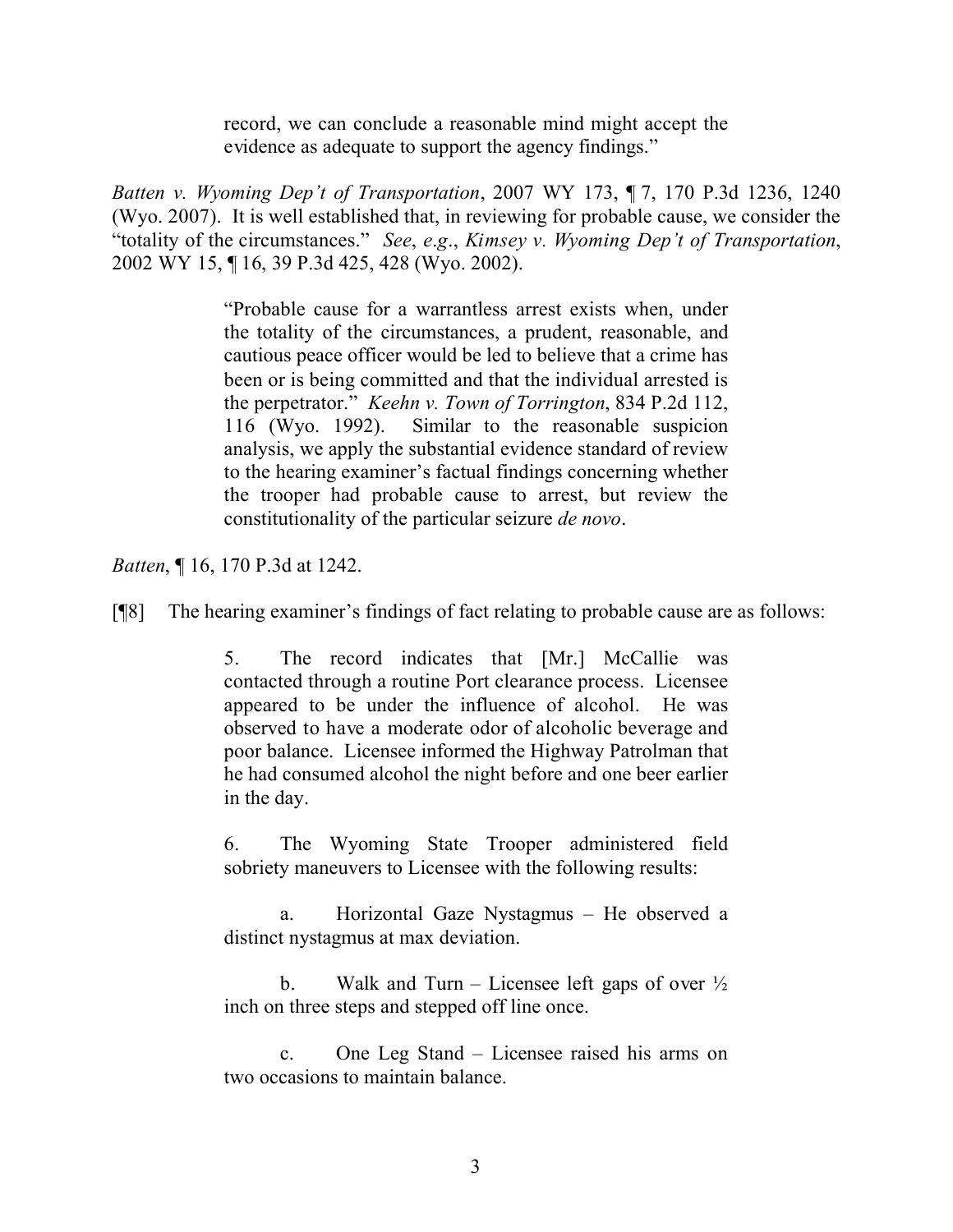d. Portable Breath Test – Licensee testified that he submitted to a PBT, and the results were .05% and .12% blood alcohol content.

[¶9] In challenging these findings, Mr. McCallie contrasts the facts in his case to the facts recited in our *Bradshaw* decision. In that case, the deputy observed that Mr. Bradshaw "walked with a staggering gait, slurred his words when he spoke and smelled of alcohol." He admitted that he had "consumed four or five shots of whiskey and some beer." Field sobriety tests were administered by one deputy, and repeated by another with the same results. *Bradshaw*, ¶ 15, 135 P.3d at 617. We ruled that these facts were sufficient to establish probable cause.

[¶10] Mr. McCallie contends that the facts are weaker in his case. The Trooper's observations of Mr. McCallie were limited to the "moderate" smell of alcohol, normal speech, and poor balance. Mr. McCallie told the Trooper he had drunk alcohol the night before and part of one beer several hours earlier. Mr. McCallie also asserts that the Trooper failed to "score" his field sobriety tests, and reported the results in much less detail than in *Bradshaw*.

[¶11] With regard to the field sobriety tests, he relies on his hearing testimony that the results were affected by the caffeine he had consumed in the form of soda and pills, and that the tests were administered on an uneven and broken surface. He also points out that he performed the tests while wearing "cowboy boots with a one-inch heel." Mr. McCallie asserts that, in contrast to *Bradshaw*, the evidence in his case was insufficient to support the hearing examiner's finding of probable cause.

[¶12] However, "Our job is not to re-weigh the evidence or determine credibility of witnesses. That is the responsibility of the finder of fact." *Batten*, ¶ 20, 170 P.3d at 1243. Our responsibility is to determine whether there is substantial evidence in the record to support the agency's evaluation of the evidence. We have determined that there is.

[¶13] The Trooper came to the port of entry based on the report of a worker who believed Mr. McCallie may be driving while under the influence.<sup> $4$ </sup> The Trooper's notes

 $\overline{a}$ 

<sup>&</sup>lt;sup>4</sup> Mr. McCallie admitted at the hearing that he took two portable breath tests prior to the Trooper's arrival, with results above the legal limit. He correctly points out that there is no evidence in the record that the Trooper was aware of those results and, consequently, we disregard the results of these two tests in our review for probable cause. However, the Trooper was aware that a port authority worker suspected Mr. McCallie of driving under the influence, and that remains a fact to be considered as part of the totality of the circumstances.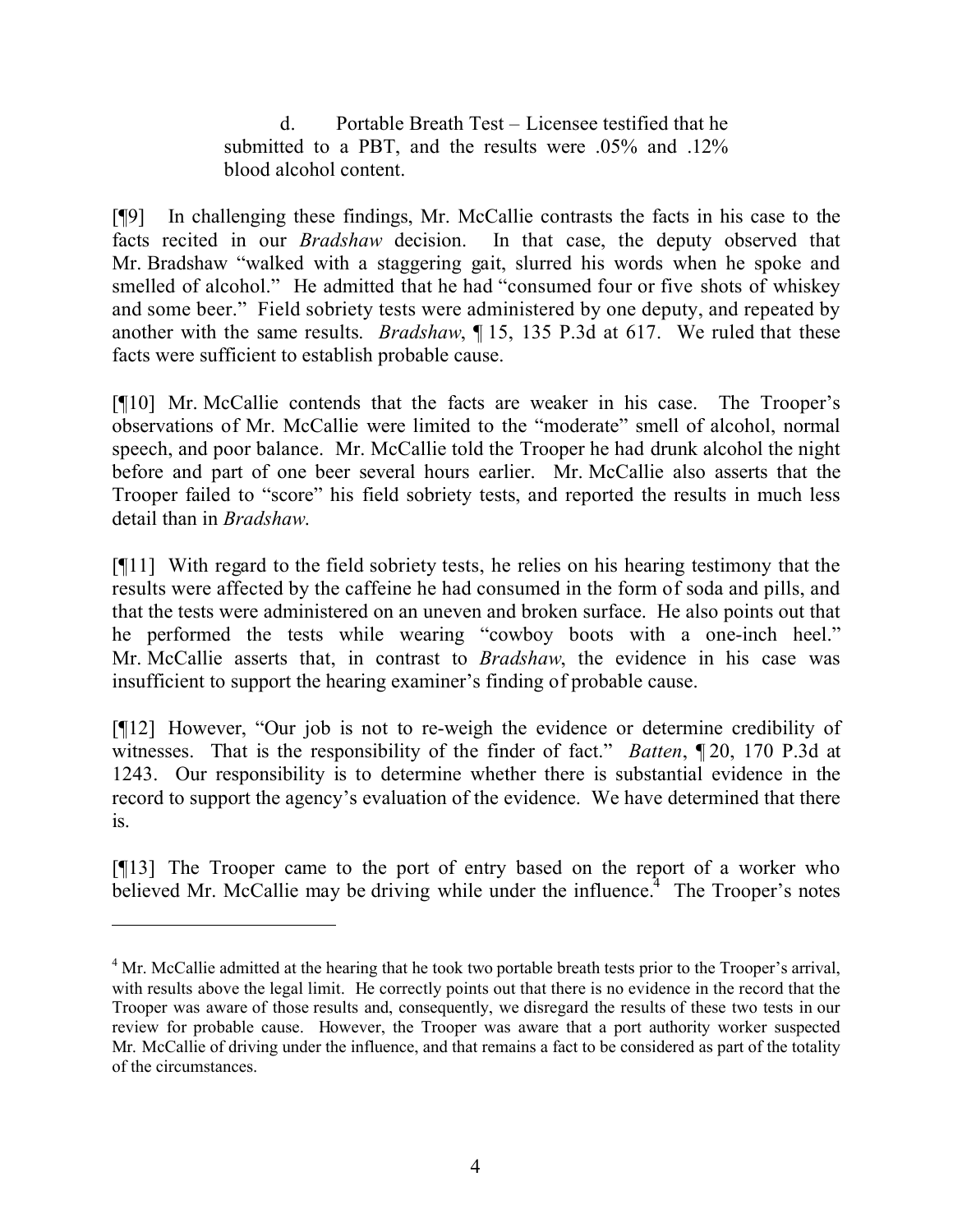indicate a "moderate" smell of alcohol on Mr. McCallie's breath. In *Batten*, ¶ 13, 170 P.3d at 1241, we rejected Mr. Batten's contention that a "moderate" smell of alcohol was an insufficient basis for detaining him and conducting field sobriety tests. The Trooper also noted that Mr. McCallie displayed "poor" balance, and that he admitted to drinking alcohol. The preliminary breath test administered by the Trooper indicated a blood alcohol level of 0.05%. Despite Mr. McCallie's alternative explanations, the record contains evidence that he did not perform well on the field sobriety tests. "Our case law has consistently condoned the use of field sobriety tests in determining whether probable cause exists to support an arrest." *Id*., ¶ 18, 170 P.3d at 1242.

[¶14] This constitutes substantial evidence to support the hearing examiner's findings. Furthermore, considering the totality of the circumstances, including the results of Mr. McCallie's field sobriety tests, the "moderate" smell of alcohol on his breath, his poor balance, and his admission to having consumed alcohol, we affirm the hearing examiner's determination that the Trooper had probable cause to arrest Mr. McCallie.

[¶15] As his second issue, Mr. McCallie contends that the hearing examiner's decision to uphold the license disqualification was not supported by accurate or substantial evidence. Wyo. Stat. Ann. § 31-7-305(a)(ii) provides for license disqualification for "Driving or in actual physical control of a commercial motor vehicle while the alcohol concentration of the person's blood, breath or other bodily substance is four onehundredths of one percent (0.04%) or more." The only facts at issue under this provision are: (1) whether Mr. McCallie was driving or in control of a commercial motor vehicle; and (2) whether he had an alcohol concentration of 0.04% or more at the time.

[¶16] The record contains substantial evidence to support the hearing examiner's findings on these two facts. In his hearing testimony, Mr. McCallie admitted he was driving a commercial motor vehicle, and he does not dispute that now. There is evidence in the record that his blood alcohol level tested at 0.12%, 0.06%, 0.05%, 0.043%, and 0.04%. Based on this evidence, it was reasonable for the hearing examiner to determine that the Department had established, by a preponderance of the evidence, that Mr. McCallie was driving a commercial vehicle while the alcohol concentration of his blood was 0.04% or more.

[¶17] While Mr. McCallie acknowledges that the breath and Intoximeter tests showed blood alcohol levels above the legal limit, he maintains that this was the result of using a medicated mouthwash, not because he had been drinking. Again, however, this argument goes to the strength of the evidence. The hearing examiner considered Mr. McCallie's alternative explanation, and specifically found it was not credible. The hearing examiner relied instead on the test results, and those results provide substantial evidence supporting the determination that Mr. McCallie had been driving while his blood alcohol level was above the 0.04% limit.